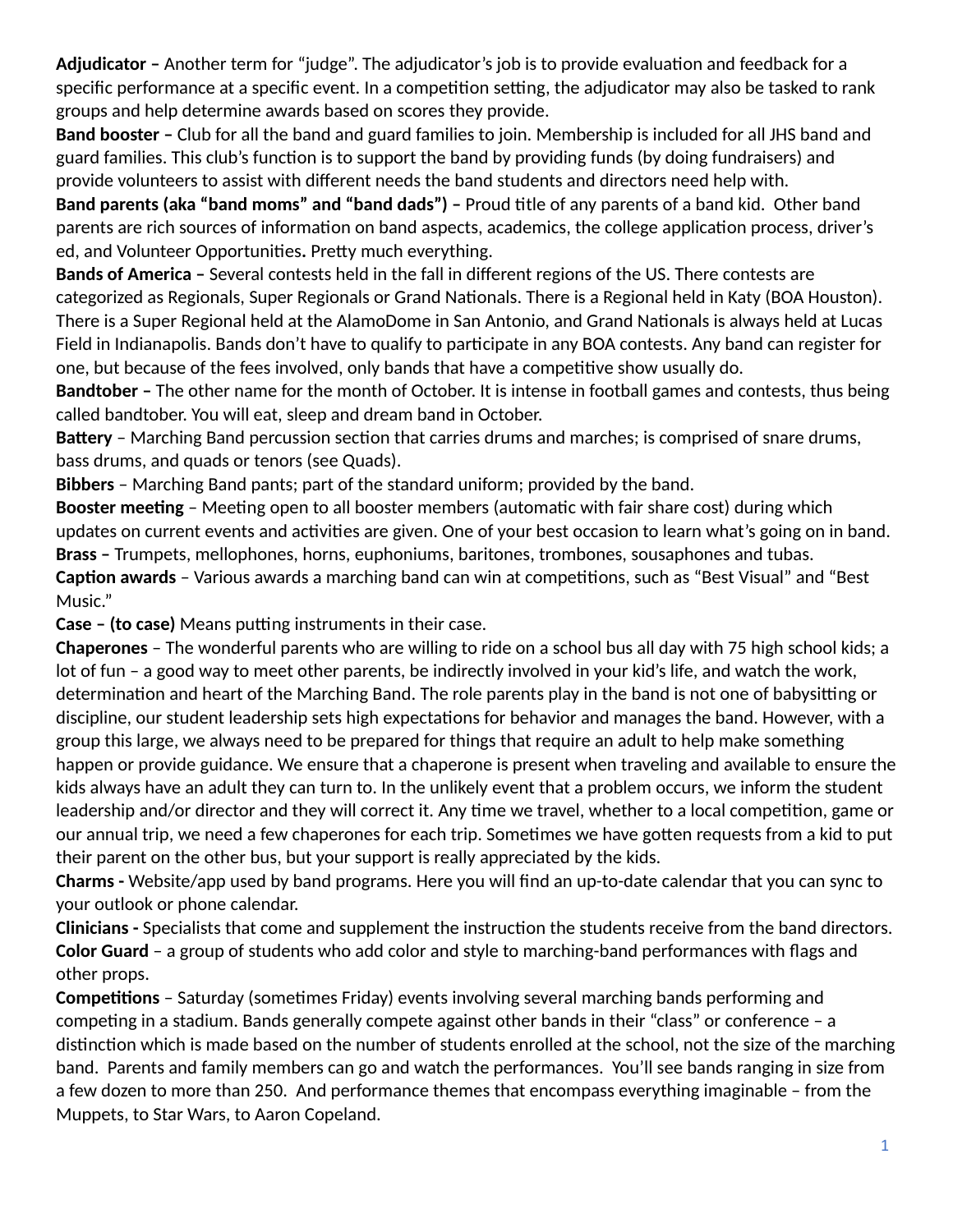**Commons** - Open area in the school, also often use as cafeteria.

**Concert band -** The part of band that usually takes place after the marching band season. The kids have auditioned and have been placed in a concert band according to their level. Concert bands have several concerts throughout the winter and spring season. They also have their own contests.

**Conferences –** Category assigned to a school by UIL based on the school enrollment (not the size of the marching band). Categories are from 1A to 6A. JHS is a 5A school for the 20-21 and 21-22 school years. BOA (Bands of America) categorizes the bands differently. They only go from A to AAAA.

**DCI** – Stands for Drum Corps International. A group of various professional-level bands, including Color Guards, made up of (mostly) college age students (a few high school) that perform and compete nationally each summer. They march in formations and positions that are amazing. Each summer, a few of the drum corps stop by Katy, reside in high school gyms and rehearse on high school turf fields. Some even offer a oneday clinic (for a fee).

**Dot books:** (See Drill for description of dots.) A book that your child will be carrying at all times during marching season and bring to rehearsals. Each child's book is unique and is marked (by the child) with the positions he/she is supposed to be in at each relevant point in the show. An example of a dot description would be "Two steps to the right of the 50-yard line and three steps behind the flute player in front of me."

**Drill** – Is the actual choreography of the show. It involves development of the patterns in which the band will march while playing the show music. The drill is written with each band member represented by a specific dot. If a band member is not available for a show, it creates a hole where the dot is and affects the visual aspect of the performance. Each dot is essential to each performance!

**Drum major(s)** – Student conductor(s) who direct the marching band as it plays.

**Drumline** – All percussion instruments. It has two components. The *battery* consists of the kids who actually march, with various types of drums strapped to them. The *Front line (front ensemble) is* set up on the sidelines and its members do not march, but rather play non-marching instruments such as Marimbas, Chimes, and Vibes.

**Fair Share** – The money each student is asked to pay to offset band operating costs. For the classroom bands, this includes music, and outside clinicians and for marching band includes uniforms, music, contest registration, etc.

**Flags** – flags used by the Guard during a Marching Band show.

Fundraising - Activities sponsored by the band to earn money to contribute to the general band fund. Examples include selling mulch, selling mums and garters for homecoming, using grocery cards, using Amazon Smile and a variety of other activities that provide money to the band's General Fund. Some involve active selling; others can be earned simply by getting and using a grocery gift card for your grocery shopping – and asking other family member to do so.

**Garter –** Arrangement of silk flower, ribbons and trinkets in the school colors. The male equivalent of the mum. Exchanged by dates before homecoming and worn on a specific day during homecoming week and at the football game. Boy buys and gives girl a mum; girl buys and gives boys a garter.

**Gauntlets** – wrist and lower-arm covering; part of Marching Band uniform.

**Grocery Card** – Available for Kroger shopper card. Adding the band account number to your card will give a percentage of your purchases back to the band. It doesn't cost you anything, doesn't take away any of your rewards, but you must make sure the band number is linked to your Kroger shopper card and that you remember to use your card. It is also valid for gas purchases.

**Harsh marks –** Markings on a football field to which marching shows will make reference to to tell the kids where their marching positions are.

High Brass - A band section consisting of the trumpets and the mellophones (marching French Horns).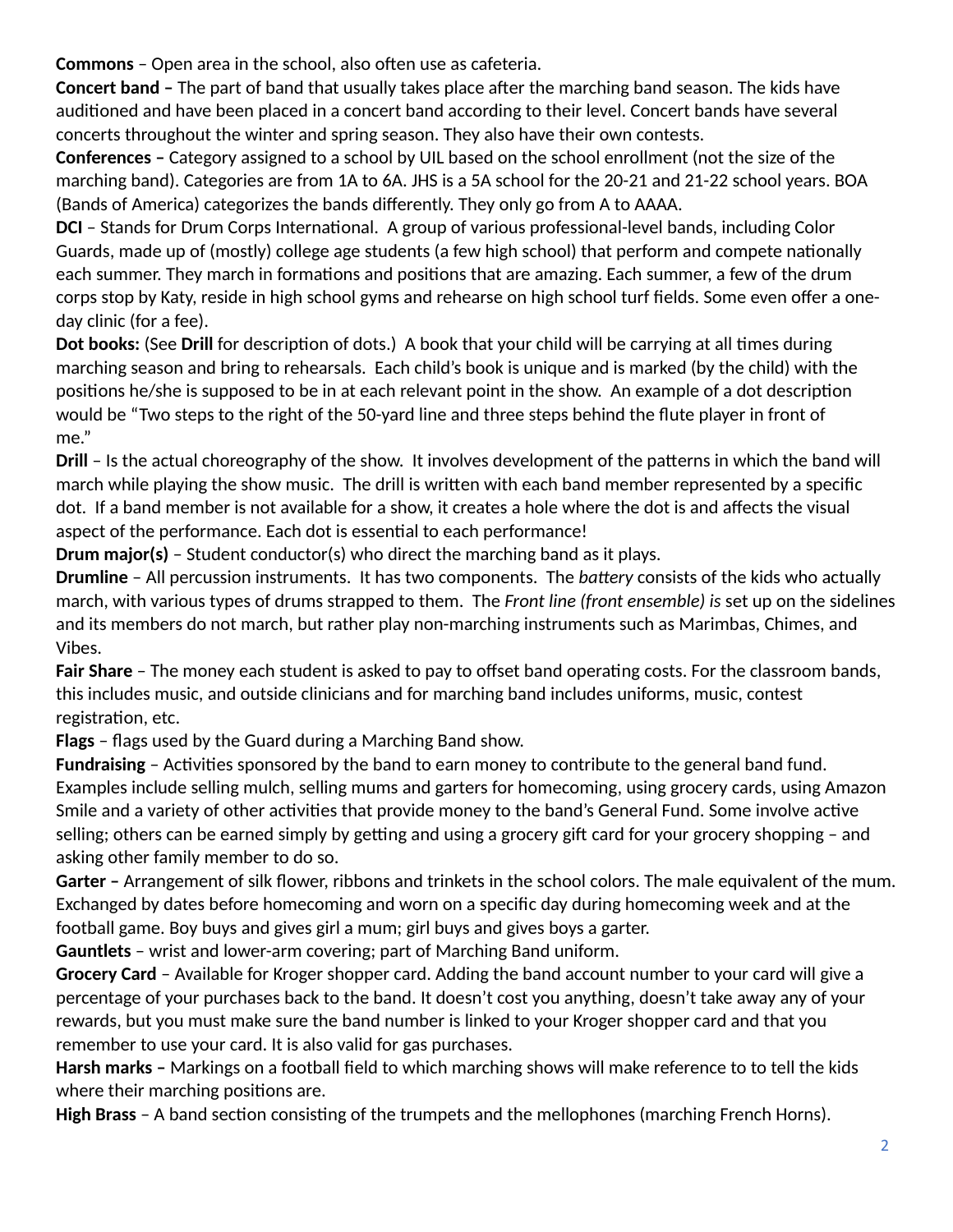Homecoming/newcoming - Week during the football season when special activities are organized to show spirit and culminates in a football game where crowning of a king and queen happens and followed by a dance. Boys and girls who will attend the dance together exchange a mum and garter, made and sold by band volunteers. One day during the week is selected when kids wear their mum and garter

Instructor - Personnel hired to help out with various sections of the band, as in clarinet instructor or drumline instructor.

Leadership - The students responsible for all (Drum Major) or parts (Section Leaders) of the band. There may also be positions involving activities such as communications and logistics. The role of all the parent volunteers is to support the band leadership and make them successful by handling the logistics while they handle the music.

Letterman points - In order to earn a letterman jacket, band students must earn a certain number of points. Points can be earned by participating in extra activities such as region/jazz band tryouts, solo and ensemble and general participation. Once the required points have been accumulated, the student will be given the option to purchase a jacket.

**Speaker System** – This is the battery powered PA system to which the metronome is connected that is loud enough to cover the field of practice, even while playing. It includes a headset that allows the instructors to communicate with the band during rehearsals.

Low Brass - The section of the band that contains the trombones, the euphoniums, the baritones and the sousaphones.

**Marching Band Season** – An important part of the year that starts in early August and runs through mid-November. It peaks in October, which is when most competitions occur. October is often dubbed Bandtober by band families.

**Marching Pad -** The concrete football-sized marked section in the parking lot that is only used by the marching band and color guard for rehearsals.

**Marimba –** Percussion instrument; a type of xylophone.

**Mellophone –** Marching French horn.

**Metronome** - The amplified metronome that is used during practices to ensure that students are keeping proper time in their marching and playing.

**Mum –** Arrangement of silk flower, ribbons and trinkets in the school colors. The female equivalent of the garter. Exchanged by dates before homecoming and worn on a specific day during homecoming week and at the football game. Boy buys and gives girl a mum; girl buys and gives boys a garter.

**Patches -** Patches are available for purchase at the various marching festivals. These patches are usually sewn onto the letterman jacket.

**Pit Crew** – This is a group of dedicated parents (mostly dads) who load the percussion equipment onto a large truck, unload at game/contest location, move on and off the field for performance and do the loading and unloading all over again to get back to school. This is an activity that builds muscle - and camaraderie. Pit crew also helps with the moving of show props and more at all marching events.

**Pit** - Marching Band percussion section that does not march (plays on the sidelines), comprised of instruments such as marimbas, xylophones, gongs, etc. Also known as front ensemble.

**Plumes** - the feathered portion of the Marching Band hats (very fragile); provided by band. Between performances, they are carefully stored by band parents. The plumes are very soft, and very susceptible to destruction by water and sweat. Thus they are applied at the last possible moment before performances and removed as quickly as possible after performances. Helping to apply and "pluck" the plumes is a volunteer opportunity like no other. Volunteers often wear gloves to help maintain the quality of the plumes.

**Podium** - This is the large folding platform that the drum majors stand on to conduct the band. Assemble carefully and make sure all latches are locked before use. Also known as tower.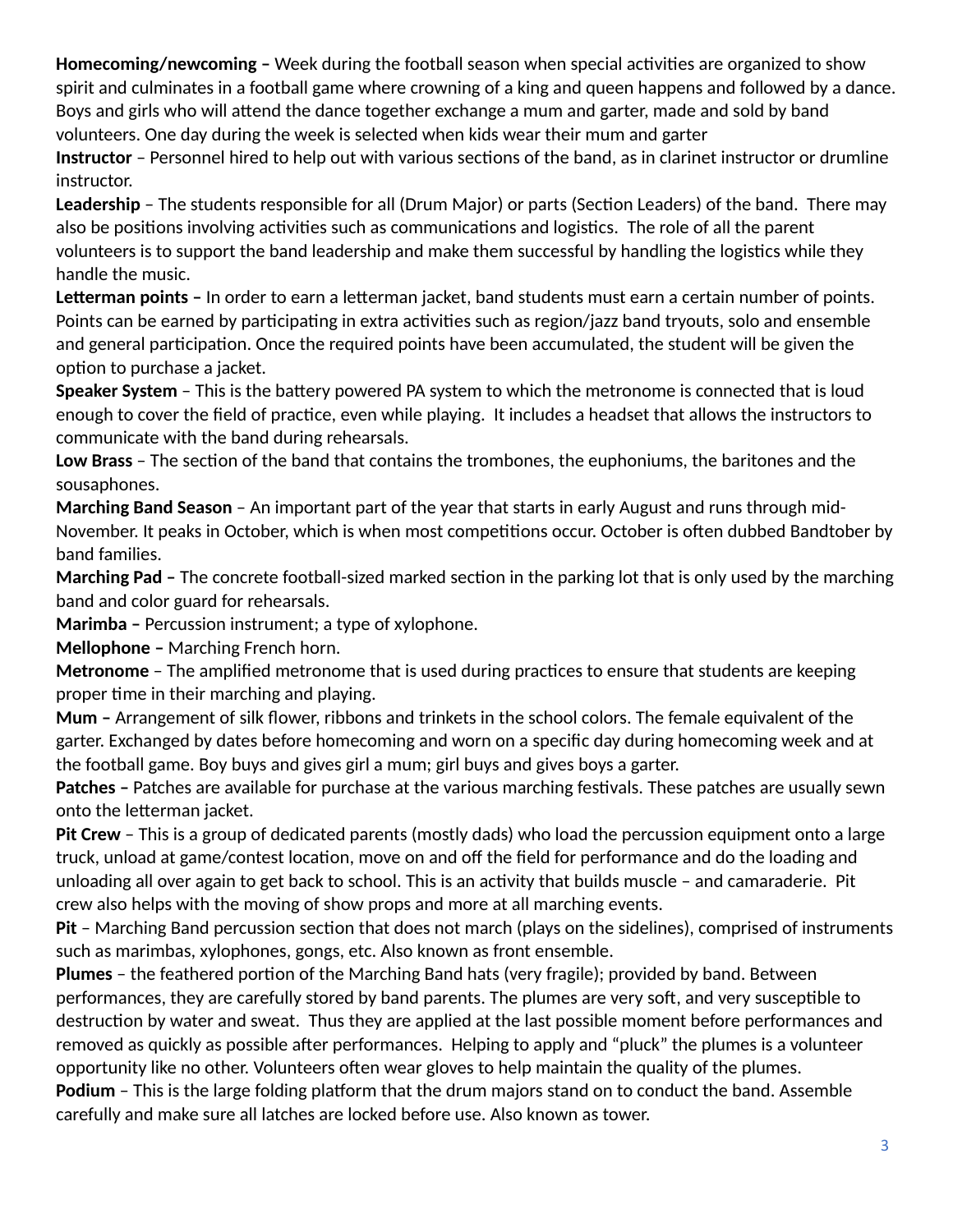**Quads** – Set of 4 to 6 connected tenor drums carried by member of the battery. There used to be only 4 thus their name.

**Region Jazz –** Students have the opportunity to try out for a spot in the Region Jazz Band. There is a fee for the tryout which occurs in the fall and the actual band performs/competes in the spring. Auditions are usually at the end of September/beginning of October.

**Regionals** – The competition that determines which marching bands will compete in the state finals.

**Rifles** – Fake rifles the Guard uses in a Marching Band show. (They're heavy!)

**Run-through - Practicing the Marching Band show.** 

**Sabers** – Fake swords the Guard using in a Marching Band show.

**Section leader** - Band student who oversees a Marching Band instrument section; such as "alto sax section leader."

**Sections/Sectionals** – The band is made up of sections by instrument. The day to day direction for most band activities will come from the section leaders and the kids will frequently warm-up or rehearse with their just section (Sectionals). When a kid is unsure about anything, the first call or text should always be to their section leaders.

**Set a movement of the show** – If a movement is set, it means that the students have learned the marching moves (See **Drill**) and the music for that particular movement and are able to march it with few difficulties, other than the occasional missed turn that results in a collision. When the whole show is set, it means the students have learned everything they need to know to perform the entirety of that year's show. **Shako** – Marching Band hat.

**Show** – This is the performance piece that the band starts learning during the summer and performs and refines throughout the marching season. Each year's show has a specific name and a specific theme, with music and choreography chosen to reflect that theme.

**Show shirt** –T-shirt with the show name, the year, and related artwork on it. These are worn at contests to show pride, and to help parents keep track of students after performances. Most parents elect to order extras to avoid doing laundry at 11pm after a Friday night football game when there is a contest on Saturday.

**Side 1/Side 2 –** Refers to each halves of the football field. When facing the field from the home side, side 1 is the right half from end zone to 0-yard line and side 2 is from 0-yard line to end zone on the left.

**Stadium Seats** - Folding seats (with backs) that can be purchased at a sporting goods store and then brought to games or competitions and attached to the bleachers. They make sitting in the stands for long period of times much easier for your body. Highly recommended.

**Stand tunes** – Songs played by the marching band while in the stands during football games. Some are just a few measures and quickly played, some are longer.

**State** – Competition for state championship (held at the Alamodome in San Antonio).

**Summer band** – Period of intense daily Marching Band practice; Monday-Friday. SEND WATER with your students and try to get them to slather on the sunscreen.

**TCGC –** Texas Color Guard Circuit. Color Guard contests usually in the winter/spring season.

**Tenors -** Set of 5-6 connected drums carried by members of the battery

**Tower** – Raised platform upon which conductors stand. Also refers to the tall structure in front of the marching pad where the directors stand to analyze and observe the rehearsals.

**Trailer** – The back half of a semi-trailer truck; holds Marching Band large instruments, including, but not limited to percussions and sousaphones.

UIL - University interscholastic league - Regulating body for a lot of high school competitions, including, but not limited to marching band, football, debate, etc. A lot of the rehearsal limitations and pre-contest schedules are guided by UIL rules and regulations.